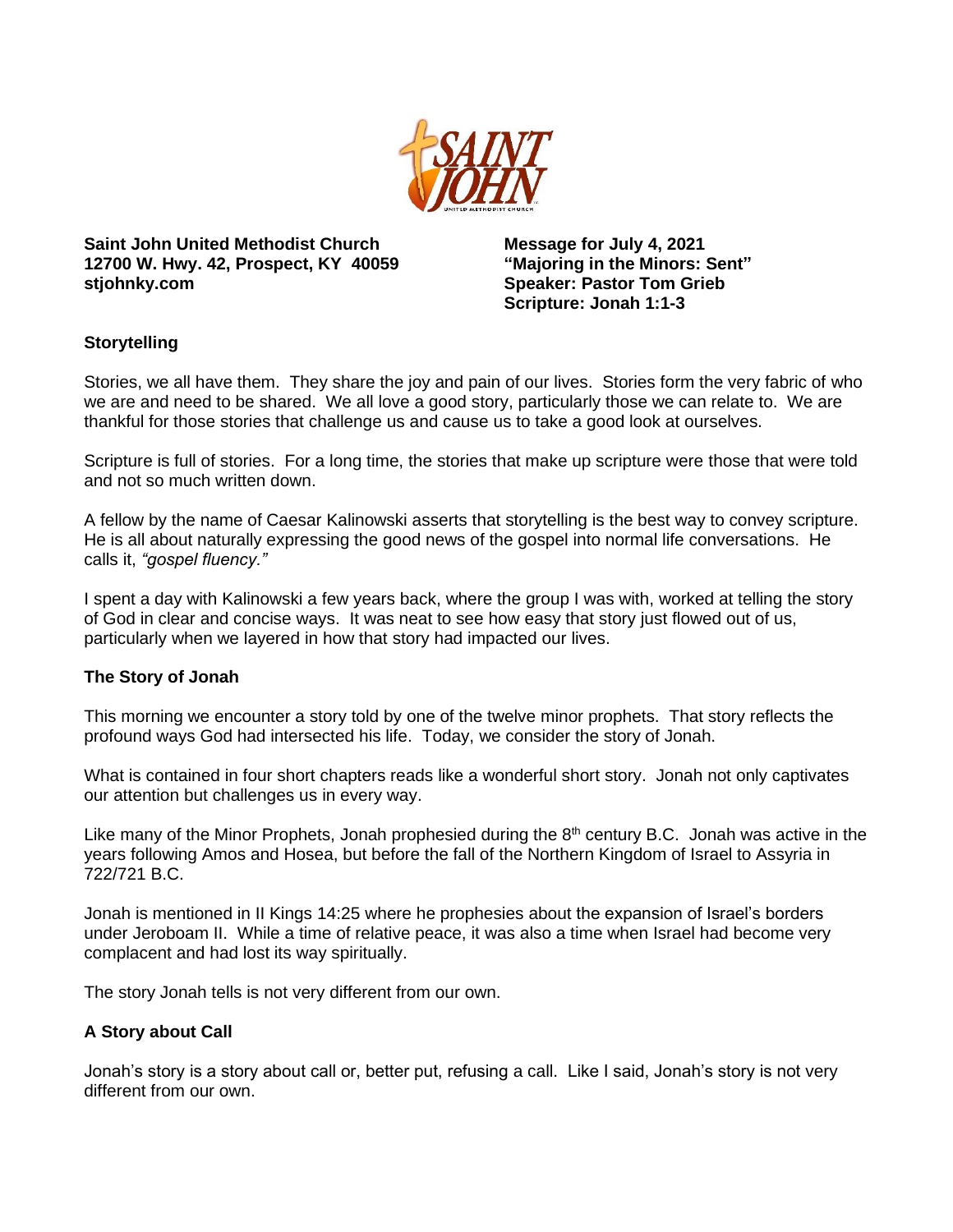To experience call is to be set apart for sacred use. That sort of thing is not just for some, but for everyone. I am of the mind that *"all are called."* It comes to each of us then to listen for that call and respond accordingly.

For Jonah, hearing God's call was not the problem. His problem was in responding.

Like I said, Jonah's story is our story. That brings us to Jonah 1:1-3 and our scripture passage for today.

# **Jonah 1:1-3**

*The word of the LORD came to Jonah son of Amittai: "Go to the great city of Nineveh and preach against it, because its wickedness has come up before me."*

*But Jonah ran away from the LORD and headed for Tarshish. He went down to Joppa, where he found a ship bound for that port. After paying the fare, he went aboard and sailed for Tarshish to flee from the LORD.*

#### **A Word Against the Ninevites**

Jonah was called to bring a word against the Ninevites.

During Jonah's day there was no love lost between the Jews and the Ninevites, and Jonah was not about to rustle any up. He was of no mind for group hugs or singing, *"Kum Ba Yah."*

Jonah ran away and headed for Tarshish, about as far as he could go across the Mediterranean in what is now Spain.

Down through the years I have known any number of people who have run from their call. Seminaries are full of *"second career"* folk. They are the ones who sensed a call earlier in life, pursued one career, only to finally accept the call they originally heard.

You can run but can't hide from the *"the Hound of Heaven."*

While on board ship a storm brewed. God was pursuing his wayward servant. Eventually, Jonah ended up getting thrown overboard and, as we know, ended up in the belly of a large fish.

Last week it was locusts. This week it is the belly of a large fish. God has a way of getting our attention and then some. You probably heard of the Cape Cod lobster fisherman, Michael Packard, who was scooped up by a humpback whale a couple of weeks ago while diving for lobsters. The chances of that happening are thought to be a trillion to one.

In an interview with Jimmy Kimmel, Packard was clear he was not swallowed. He was only in the whale's mouth for 30-40 seconds. That's nothing compared to the three days Jonah spent in the belly of his great fish.

While in the belly of that fish Jonah had a lot to think and pray about. In the end he ended up claiming the mercy and grace of God and offering his thanks in a beautiful prayer recorded in Jonah 2:1-9.

As we know the fish spewed Jonah up on shore. Some versions have the fish *"vomiting"* Jonah on shore. That always gets the attention of the middle school boys.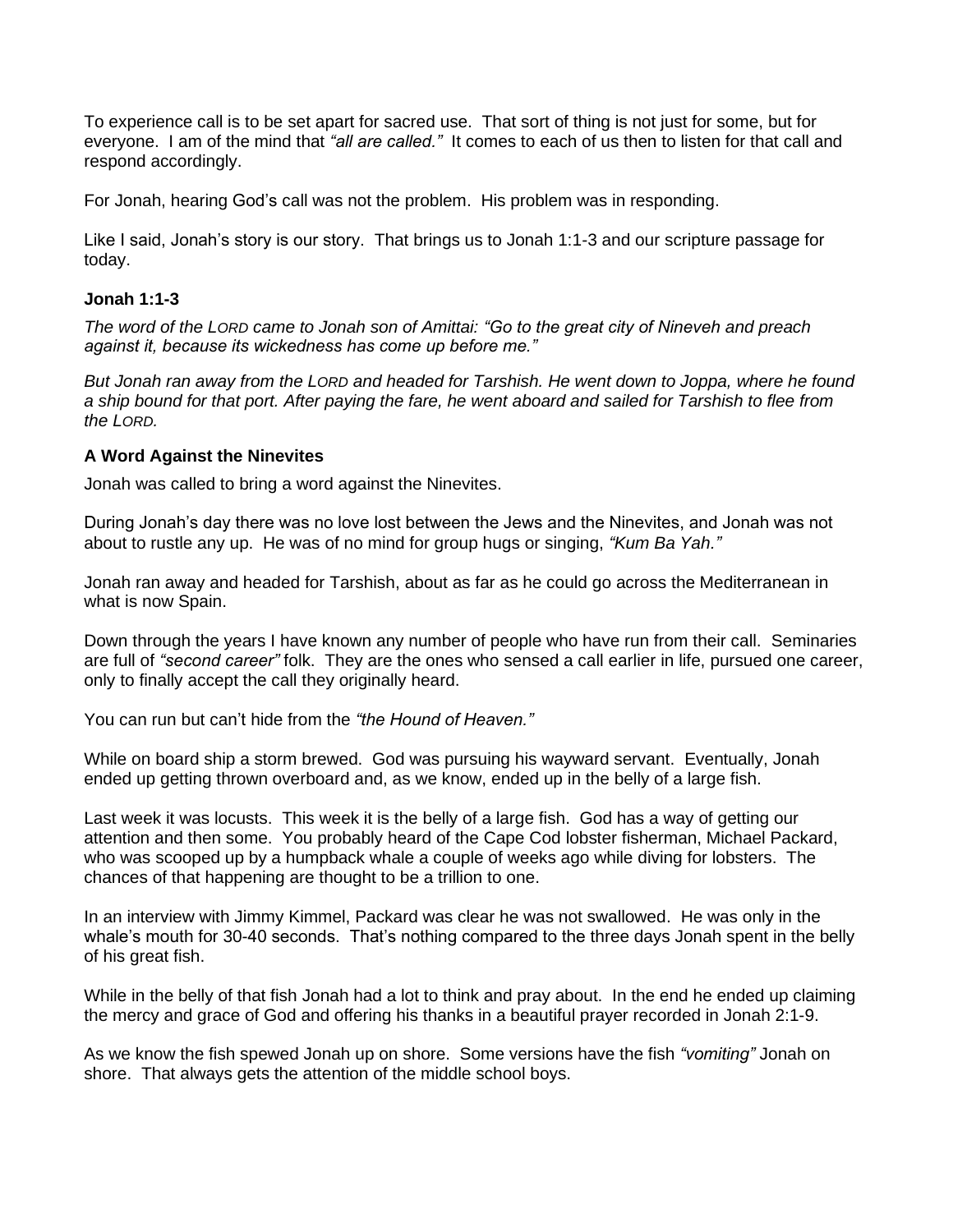I like this summary of Jonah in the belly of that great fish.

God said, *"Go."* Jonah said, *"No."* The fish said, *"Oh?"* Jonah said, *"Whoa!"*

# **A Story About a Change of Heart**

It is at this point that the story becomes a story about a change of heart, at least to some extent. Jonah relents and goes to Nineveh, which was no small trip, think Israel to Iraq.

Nineveh was a great city of some 120,000 people. The scripture shares that the city was so vast that it took three days to visit. Jonah walked to the city's center and preached what I have always thought was a half-hearted sermon.

*"Forty days and Nineveh will be overturned,"* he said.

This was no three points with an introduction and conclusion. It was only seven words after all.

The strangest thing happened. The Ninevites repented. From the king on down the Ninevites turned from their evil ways and Jonah was none too pleased. It just goes to show what God can do when we are the least bit obedient.

God used what Jonah did to great effect, even though his was a half-hearted effort. Jonah was so upset with what transpired that he went out to the desert in sort of classic passive/aggressive fashion to vent his anger to God. How dare God save the Ninevites.

Jonah was roasting in the sun when a broom tree sprung up and provided much needed shade. The next morning the tree died and left Jonah fuming. It was at this point that Jonah engaged God in a pretty intense dialogue with God.

# **A Story About the Need for Real Change**

It is here that the Book of Jonah becomes a story about the need for real change and real obedience.

In venting his frustration over God allowing the Ninevites to repent, Jonah exclaimed, *"Oh Lord, is this not what I said when I was still at home?"*

In other words, *"I just knew this is what you would do."*

To which the Lord replied in so many words, *"You care more about this broom tree than you do the 120,000 souls in Nineveh."*

God left Jonah with a lot to think about, just like he does you and me, particularly when it comes to reaching out to those who are different from us, or those we do not necessarily care for. The story just sort of ends there with Jonah stewing over what God had said.

# **A Whale of a Story**

It has been said of the Book of Jonah that it is *"a whale of a story."*